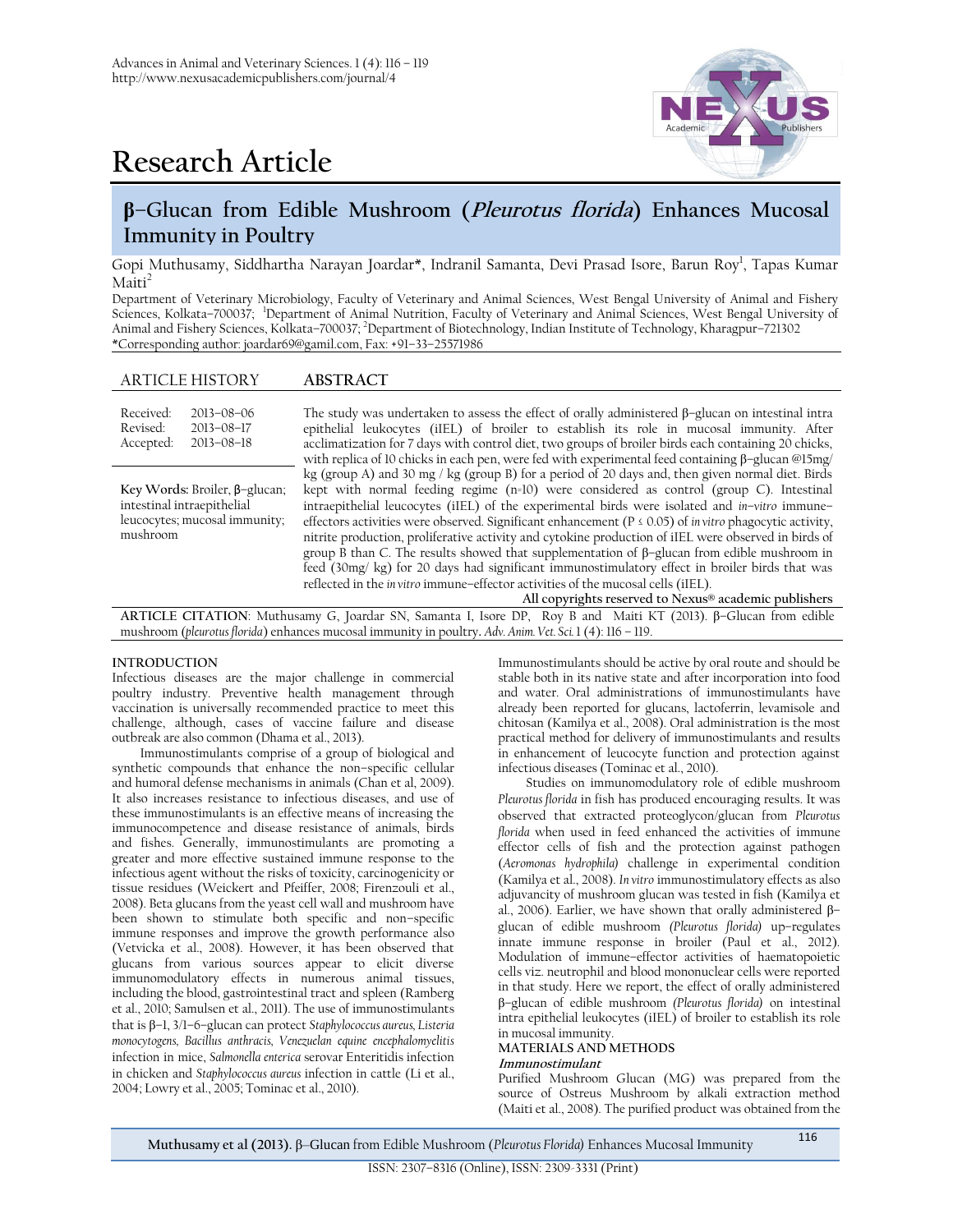Department of Biotechnology, Indian Institute of Technology, Kharagpur, India.

## **Experimental Bird**

The experimental design and procedure adopted was approved by the Animal Ethics Committee of the University. Fifty day– old chicks were procured from a commercial hatchery and vaccinated at  $5<sup>th</sup>$  day with RD vaccine (F strain) (Institute of Animal Health and Veterinary Biologicals, Govt. of West Bengal). On  $7<sup>th</sup>$  day, they were divided into three diet groups (Group–A, B, C). A and B group contained 20 chick with replica of 10 chicks in each pen. Control group (C) had 10 birds with replica of 5 chicks in each pen.

## **Experimental Design**

Birds were fed (normal) feed (Amrit Feed, India) for 20 days. On  $7<sup>th</sup>$  day onward, the experimental birds of group A were given 15 mg MG / kg whereas, birds in the Group B were given 30 mg / kg in feed. Group C birds (Control) were given normal feed. After 20 days of feeding, birds of all three groups (A, B, C) were given normal feed for further 14 days. Birds were allowed to take feed and water *ad libitum* during the whole period of experiment. The period of observation was started from the last MG administration (0–day) with 7 days interval, viz. 0 day,  $7<sup>th</sup>$ day and  $14<sup>th</sup>$  day.

**Isolation of intestinal Intra Epithelial leukocyte cells (iIEL)** Three birds of each group (viz. Group A, Group B and Group C) were sacrificed under anesthesia (following the standard guidelines of Institutional Ethical Committee) to collect the intestine in sterile PBS on each experimental day. The iIEL were isolated from chicken intestine with slight modification as adapted by Grachia et al. (1997). In brief, 12 to 15 cm of duodenal C loops, jejunum, ileum and caeca were removed from chicken intestine, washed with ice cold PBS buffer with antibiotics solution (containing streptopenicillin @400 IU/mL, gentamycin @4mg/mL) extensively. The gut tissues were taken into a beaker treated with pre warmed (41ºC) 5mM dithiothreitol (DTT) and 0.1 mM Ethylene Diamine Tetra Acetic acid (EDTA) solution for 40 minutes in water bath (temperature 41ºC) with occasional gentle shaking. After extensive washing, the treated intestinal tissues were placed in a beaker containing 30 ml of washing medium having 300 IU of collagenase per mL and kept in a shaking water bath (41ºC). After 30 min, supernatants containing single cells were collected and replaced with fresh washing medium containing collagenase and incubated for an additional 30 min at 41°C. The viable cells (iIEL) were collected by centrifugation, washed twice in washing medium and separated from debris and dead cells by differential centrifugation using Histopaque $^{\text{R}}$  (Sigma, USA). Viability was assessed by trypan blue dye exclusion method (Daly *et al.,* 1995). Then the iIEL cells were used for the functional assays.

#### **Stock solutions for LPS and ConA**

Stock solution of lipopolysaccharide (Sigma, USA) was prepared at a concentration of 20μg/mL of the growth medium RPMI–1640 (Sigma, USA), filtered through a sterile membrane filter (0.2μ) and stored at –20ºC until use. Stock solution of concanavalin A (Sigma, USA) was prepared at the concentration of 20μg/mL of the growth medium RPMI–1640 (Sigma, USA), filtered through a sterile membrane filter (0.2μ) and stored at –20ºC until use.

#### **In vitro nitrite production assay**

The production of reactive nitrogen intermediates was assessed following the method described by Tafalla and Novoa (2000). This method was based on the Griess reaction that quantified the nitrite content of the macrophage supernatants, as nitric oxide is an unstable molecule and degrades to nitrite and nitrate (Green et al., 1982).



## **Lymphoproliferation Assay (LPA)**

The colorimetric – [4, 5– dimethylthiazol–2–yl]–2, 5– diphenyl tetrazolium bromide (MTT) assay described by Daly et al. (1995) was used to determine the proliferation of iIEL cells.

# **Macrophage Functional Assay**

Phagocytosis was examined as described by Yoshida et al. (1993).

## **cDNA preparation**

After separation from intestine, iIEL cells (2×10<sup>6</sup>cells / mL) were suspended in RPMI–1640 and 100 μL of cell suspension was dispended into wells of 96–well tissue culture plates. The final volume of the wells made up to 200 μL with Con A at a concentration of 10μg/mL in positive control wells (in triplicate) and with RPMI–1640 growth medium in negative control wells (in triplicate). Finally, it was incubated at 37ºC for 3 hr containing 5%  $CO<sub>2</sub>$  tension.

 For cell harvesting, cells were thoroughly mixed with the culture medium and the cell suspension was transferred to a 15 mL polypropylene tube. The tube was centrifuged at 400g for 5 min to pellet the cells. The cells (pellet) were washed twice with 10 mL of PBS. Finally, the pellet was suspended in 1mL of culture medium. The cell density was determined and it was adjusted using ice–cold PBS so that it falls within the range of 5000 cell/µL. Now 10µL of cells were transferred to PCR tube and cDNA was prepared following the protocol mentioned in cDNA kit (GeNei™).

# **Detection of cytokine mRNA by RT PCR**

The presence of mRNA for chicken IFN–γ was determined by RT–PCR as described earlier following the touch–down PCR protocol for amplification of cDNA (Xing and Schat, 2000). The PCR product (485 bp) was analyzed by agarose gel electrophoresis and documented in the gel documentation system (UVP). As well as the image was analyzed by UVP software (Doc ILT) for semi quantification of the cDNA present in the product.

# **Statistical Analysis**

The results of each experiment was expressed as the mean ± standard error of mean and analyzed by one–way analysis of variance (ANOVA) to test the significance between control and experimental groups.

# **RESULTS**

# **In vitro Nitrite Production Assay**

Upon LPS stimulation the *in vitro* nitrite production of intestinal intra-epithelial leukocytes (iIEL) of broiler birds of group A, B, C are shown in Figure– 1. *In vitro* nitrite production was increased significantly ( $P \le 0.05$ ) in treated birds of both the groups subsequently through 0 day,  $7<sup>th</sup>$  day and  $14<sup>th</sup>$  day than control group. The average values of Group B birds were more than Group A in all the post treatment periods.



Figure 1: In vitro  $NO_2^-$  production by intestinal intra-epithelial leukocytes of Mushroom Glucan fed and control broiler birds at different days post treatment

**Muthusamy et al (2013).** β–Glucan from Edible Mushroom (*Pleurotus Florida)* Enhances Mucosal Immunity <sup>117</sup>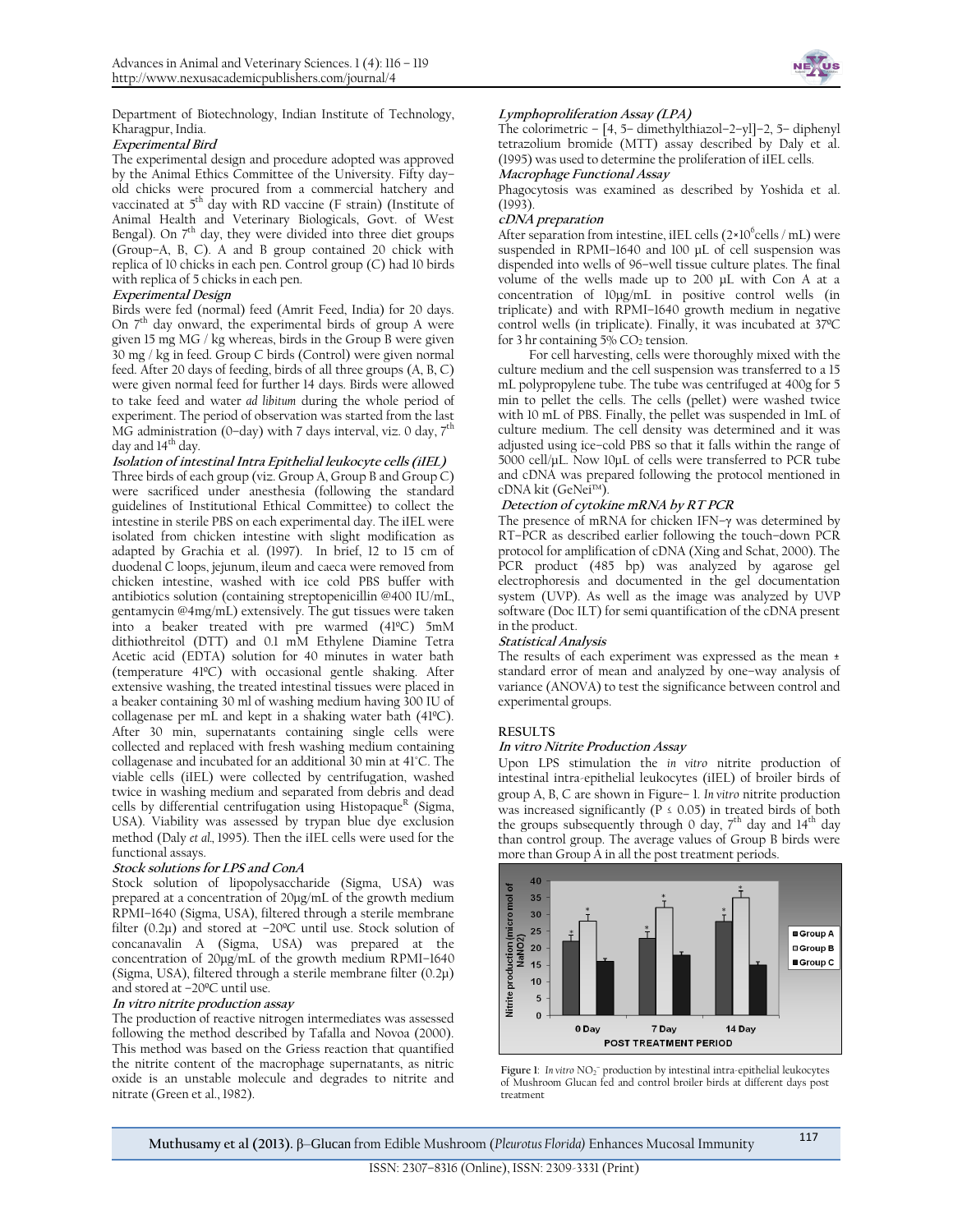## **Lympho–proliferation assay**

Upon ConA stimulation, the *in vitro* iIEL of broiler birds, in group A, B and C were expressed as stimulation index (S.I.). The S.I. values of treated birds of both the groups enhanced in post treatment period, viz. 0-day,  $7<sup>th</sup>$  day and  $14<sup>th</sup>$  day. The average S.I. values were gradually increased from 0.157 ± 0.003 to 0.302 ± 0.001 in case of group A and 0.174 ± 0.005 to 0.331 ± 0.056 in case of group B from  $0$ -day to  $14<sup>th</sup>$  day. In all the cases values were more in case of Group B than Group A. These values were significantly ( $P \le 0.05$ ) higher than that of group C in all the cases. The results are shown in the Figure 2.



**Figure. 2:** *In vitro* lymphoproliferation assay of intestinal intra-epithelial leukocytes of Mushroom Glucan fed and control birds at 0,  $7^{\text{th}}$  and  $14^{\text{th}}$ 

# wacrophage functional assay<br>**Macrophage functional** assay

The Phagocytic Activity (PA) value of iIEL cells of control and MG fed birds are presented in Figure 3. The PA values of treated birds of both the groups enhanced significantly ( $P \le 0.05$ ) in post treatment period, viz. 0-day, 7<sup>th</sup> day and 1<sup>4th</sup> day. The average values of Group B birds were more than Group A in all the post treatment periods.



**Figure 3:** Phogocytic activity of intestinal intra-epithelial leukocytes of control and Mushroom Glucan fed broiler birds at  $0, 7<sup>th</sup>$  and  $14<sup>th</sup>$  day post treatment period

#### **Cytokine assay**

iIEL from control and treated birds (group A and group B) were separated and stimulated by ConA *in vitro*. In culture, mRNA produced was reverse transcribed and amplified by RT–PCR to assess cytokines produced viz. IFN–γ using specific primers. The RT–PCR showed m–RNA production of IFN–γ *in vitro* by iIEL of both control and treated group birds. Birds of control groups produced less IFN–γ–cDNA in compared to birds of treated groups as per the results observed in the UVP software analysis.

#### **DISCUSSION**

This work illustrates the influence of dietary supplementation of β– glucan from edible mushroom (*Pleurotus florida*) on the activities of immune effector cells of broiler birds. As the



transmission of various infectious diseases to animals is taken place through the alimentary tract route, understanding the nature and functions of various cellular components of gut associated lymphoid tissue (GALT) gives us a panoramic view about the type of immunological responses operated in gastrointestinal tract (GIT). Lamina propria and intestinal intra epithelial leukocytes (iIEL) are the major components of gut immunity. The iIEL are located at basal and epical part of the intestinal epithelium, which makes them virtually most important in immunosurveillance mechanism (Lee et al., 2010). Reactive nitrogen intermediates have been proved to be important molecules in regulating immune functions, as well as having direct anti–microbial effect (Liew, 1995).

In the present study, the iIEL of MG fed broiler chicks induced by LPS *in vitro* was assessed for nitrite production. In all the post treatment period, treated birds showed higher *in vitro* nitrite production than the control birds. It is known that LPS are capable of stimulating macrophage nitrite production in mice (Stuehr and Marletta, 1985) and in fish (Tafalla and Novoa, 2000). Our finding is supported by earlier works in mammals and birds where MG augmented nitric oxide production (Mucksova et al., 2001; Cox et al., 2010). Earlier workers also showed immunostimulatory effect of β– glucan of edible mushroom origin in other animal species like Indian major carp, *Catla catla* (Kamilya et al., 2006). In an experiment, broiler birds fed with 20 mg β– glucan gave higher *in vitro* nitrite production by blood leukocytes than control birds (Paul, 2008).

There was a significant enhancing effect of dietary MG on the proliferative response of iIEL, induced by Con A. *In vitro* lymphoproliferation was enhanced on group A and group B birds and the stimulation index (SI) was significantly ( $\overline{P} \le 0.05$ ) more than control group in all the post treatment periods. It was found to be that administration of oat β– glucan increased lymphocyte and neutrophil stimulation in beef steers (Estrada et al., 1999). L–Arginine was observed to stimulate *in virto*  lymphoproliferation of peripheral blood lymphocytes, iIEL and increase the systemic immune response in chickens that gave 100% protection in IBD virus challenge (Tayade et al., 2006). β– glucan of yeast cell wall origin (*Saccharomyces cerevisiae*) was found to have immunostimulatory effect in fish. Enhancing effect of dietary glucan on the response of lymphocytes of fish induced by ConA has been observed previously (Verlhac et al., 1998). Similarly, increased speenocyte proliferation in response to LPS has been observed following oral administration of direct fed microbials in broiler birds (Lee et al., 2010).

An enhanced phagocytic activity (PA) of iIEL was observed in MG fed birds. Group A and group B birds showed high PA value than the control group in all the post experimental periods. Earlier workers reported similar observation in other species (mice). Sakurai et al. (1992) showed enhanced murine alveolar macrophage activity due to β– glucan feeding. Suzuki et al. (1990) reported that orally administered β–glucan enhanced the phagocytic activity of macrophage in mice. Similar results were observed in chicken treated with purified β– glucan. The PA activity increased in immature chickens against *Salmonella enterica* serovar Enteritidis (Lowry et al., 2005).

In the present study, semi quantitative RT–PCR for mRNA was conducted to assess the *in vitro* production of IFN–γ from iIEL of treated and control birds stimulated by ConA. Birds of control groups produced *in vitro* cytokines viz. IFN–γ less as compared to birds of treated groups. This shows that leukocytes of birds from treated groups where highly sensitized than the leukocytes of control birds. That means MG had positive response in treated birds in terms of cytokine production by iIEL. Earlier worker (Rice et al., 2005) also